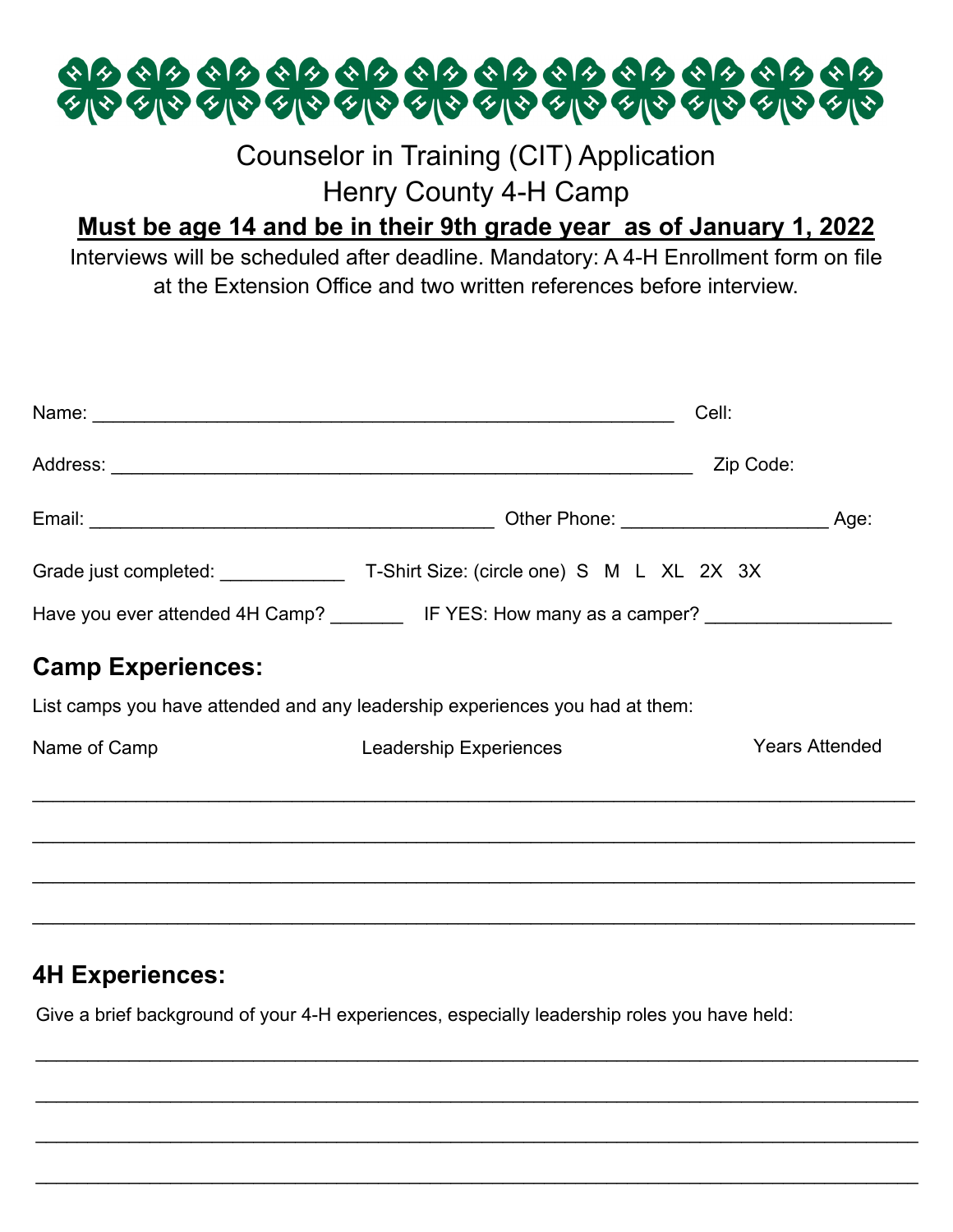#### **Other Experiences:**

Describe other leadership experiences you have had with youth (church, school, etc.)

 $\_$  , and the set of the set of the set of the set of the set of the set of the set of the set of the set of the set of the set of the set of the set of the set of the set of the set of the set of the set of the set of th

 $\_$  , and the contribution of the contribution of the contribution of the contribution of  $\mathcal{L}_\text{max}$ 

 $\_$  , and the contribution of the contribution of the contribution of the contribution of  $\mathcal{L}_\text{max}$ 

 $\_$  , and the set of the set of the set of the set of the set of the set of the set of the set of the set of the set of the set of the set of the set of the set of the set of the set of the set of the set of the set of th

 $\mathcal{L}_\mathcal{L} = \mathcal{L}_\mathcal{L} = \mathcal{L}_\mathcal{L} = \mathcal{L}_\mathcal{L} = \mathcal{L}_\mathcal{L} = \mathcal{L}_\mathcal{L} = \mathcal{L}_\mathcal{L} = \mathcal{L}_\mathcal{L} = \mathcal{L}_\mathcal{L} = \mathcal{L}_\mathcal{L} = \mathcal{L}_\mathcal{L} = \mathcal{L}_\mathcal{L} = \mathcal{L}_\mathcal{L} = \mathcal{L}_\mathcal{L} = \mathcal{L}_\mathcal{L} = \mathcal{L}_\mathcal{L} = \mathcal{L}_\mathcal{L}$ 

 $\mathcal{L}_\mathcal{L} = \mathcal{L}_\mathcal{L} = \mathcal{L}_\mathcal{L} = \mathcal{L}_\mathcal{L} = \mathcal{L}_\mathcal{L} = \mathcal{L}_\mathcal{L} = \mathcal{L}_\mathcal{L} = \mathcal{L}_\mathcal{L} = \mathcal{L}_\mathcal{L} = \mathcal{L}_\mathcal{L} = \mathcal{L}_\mathcal{L} = \mathcal{L}_\mathcal{L} = \mathcal{L}_\mathcal{L} = \mathcal{L}_\mathcal{L} = \mathcal{L}_\mathcal{L} = \mathcal{L}_\mathcal{L} = \mathcal{L}_\mathcal{L}$ 

 $\mathcal{L}_\text{G}$  , and the contribution of the contribution of the contribution of the contribution of the contribution of the contribution of the contribution of the contribution of the contribution of the contribution of t

 $\mathcal{L}_\mathcal{L} = \mathcal{L}_\mathcal{L} = \mathcal{L}_\mathcal{L} = \mathcal{L}_\mathcal{L} = \mathcal{L}_\mathcal{L} = \mathcal{L}_\mathcal{L} = \mathcal{L}_\mathcal{L} = \mathcal{L}_\mathcal{L} = \mathcal{L}_\mathcal{L} = \mathcal{L}_\mathcal{L} = \mathcal{L}_\mathcal{L} = \mathcal{L}_\mathcal{L} = \mathcal{L}_\mathcal{L} = \mathcal{L}_\mathcal{L} = \mathcal{L}_\mathcal{L} = \mathcal{L}_\mathcal{L} = \mathcal{L}_\mathcal{L}$ 

 $\mathcal{L}_\text{G}$  , and the contribution of the contribution of the contribution of the contribution of the contribution of the contribution of the contribution of the contribution of the contribution of the contribution of t

 $\mathcal{L}_\text{G}$  , and the contribution of the contribution of the contribution of the contribution of the contribution of the contribution of the contribution of the contribution of the contribution of the contribution of t

 $\mathcal{L}_\mathcal{L} = \mathcal{L}_\mathcal{L} = \mathcal{L}_\mathcal{L} = \mathcal{L}_\mathcal{L} = \mathcal{L}_\mathcal{L} = \mathcal{L}_\mathcal{L} = \mathcal{L}_\mathcal{L} = \mathcal{L}_\mathcal{L} = \mathcal{L}_\mathcal{L} = \mathcal{L}_\mathcal{L} = \mathcal{L}_\mathcal{L} = \mathcal{L}_\mathcal{L} = \mathcal{L}_\mathcal{L} = \mathcal{L}_\mathcal{L} = \mathcal{L}_\mathcal{L} = \mathcal{L}_\mathcal{L} = \mathcal{L}_\mathcal{L}$ 

In 100 words or less, please tell us why you want to be a 4-H CIT at 4H Camp.

Please list or describe other talents, skills (including certifications such as CPR, First Aid, etc.), or interests you have that may be of benefit as a CIT:

 $\mathcal{L}_\mathcal{L} = \{ \mathcal{L}_\mathcal{L} = \{ \mathcal{L}_\mathcal{L} = \{ \mathcal{L}_\mathcal{L} = \{ \mathcal{L}_\mathcal{L} = \{ \mathcal{L}_\mathcal{L} = \{ \mathcal{L}_\mathcal{L} = \{ \mathcal{L}_\mathcal{L} = \{ \mathcal{L}_\mathcal{L} = \{ \mathcal{L}_\mathcal{L} = \{ \mathcal{L}_\mathcal{L} = \{ \mathcal{L}_\mathcal{L} = \{ \mathcal{L}_\mathcal{L} = \{ \mathcal{L}_\mathcal{L} = \{ \mathcal{L}_\mathcal{$ 

 $\mathcal{L}_\text{G}$  , and the contribution of the contribution of the contribution of the contribution of the contribution of the contribution of the contribution of the contribution of the contribution of the contribution of t

 $\mathcal{L}_\mathcal{L} = \mathcal{L}_\mathcal{L} = \mathcal{L}_\mathcal{L} = \mathcal{L}_\mathcal{L} = \mathcal{L}_\mathcal{L} = \mathcal{L}_\mathcal{L} = \mathcal{L}_\mathcal{L} = \mathcal{L}_\mathcal{L} = \mathcal{L}_\mathcal{L} = \mathcal{L}_\mathcal{L} = \mathcal{L}_\mathcal{L} = \mathcal{L}_\mathcal{L} = \mathcal{L}_\mathcal{L} = \mathcal{L}_\mathcal{L} = \mathcal{L}_\mathcal{L} = \mathcal{L}_\mathcal{L} = \mathcal{L}_\mathcal{L}$ 

 $\mathcal{L}_\text{G}$  , and the contribution of the contribution of the contribution of the contribution of the contribution of the contribution of the contribution of the contribution of the contribution of the contribution of t *\*\*\*Please provide two written references. (References cannot be from family members)\*\*\** 

*All applicants will be interviewed prior to selection. Interviews will be conducted at the Extension Office. You can not sign up for an interview unless your application, enrollment form and two letters of recommendation are on file at the Extension Office prior to March 1st.* 

**Teen Training is mandatory and you will be notified of the date if you are selected.**